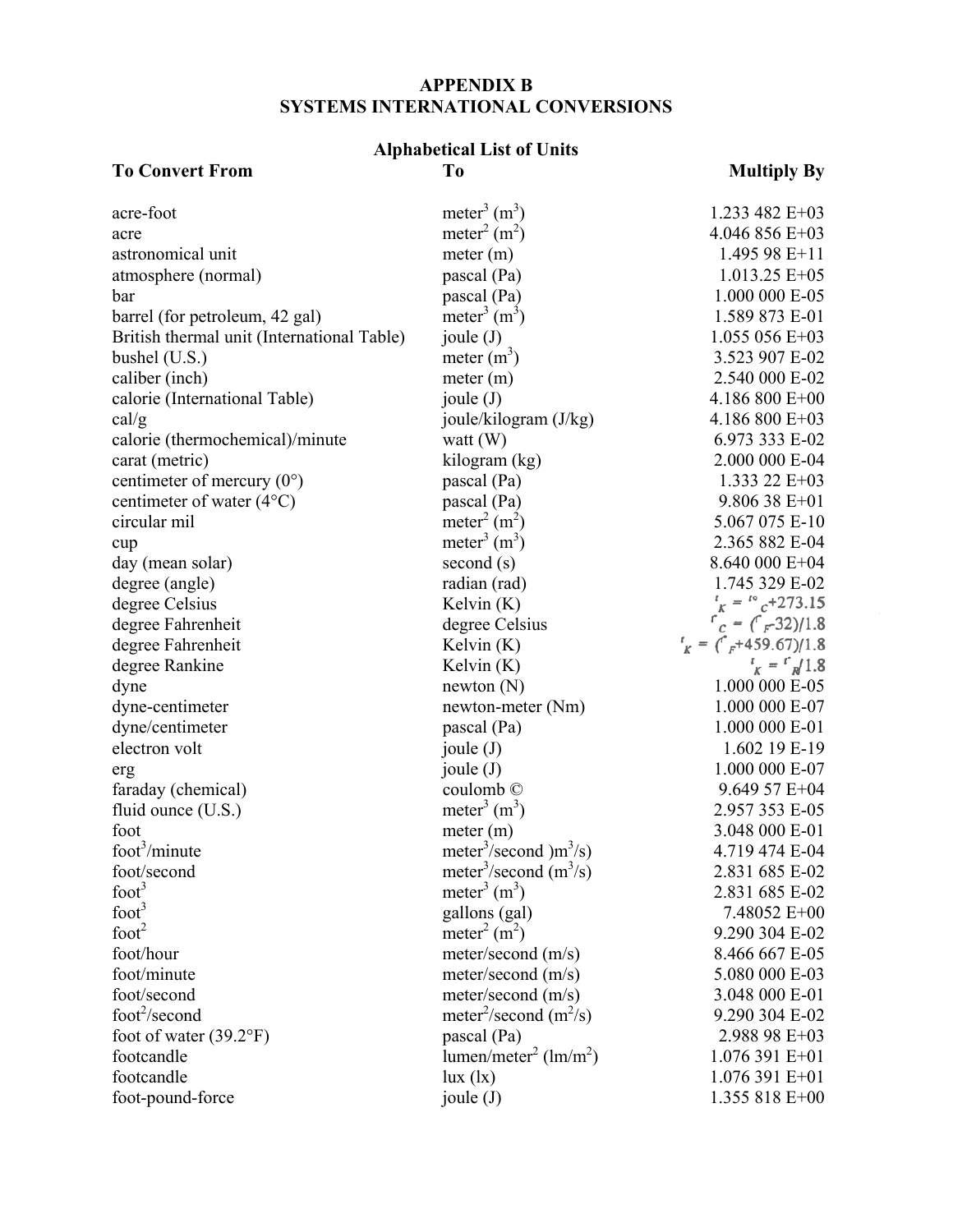### **To Convert From To To Multiply By**

foot-second<sup>2</sup>  $meter/second<sup>2</sup> (m/s<sup>2</sup>)$ gallon  $(U.S.$  dry) gallon (U.S. liquid) gallon  $(U.S.$  liquid)/day gallon  $(U.S.$  liquid)/minute  $\text{gallon/minute}$  foot<sup>3</sup>/hr gill  $(U.S.)$  $gram/c$ entimeter<sup>3</sup>  $gram-force/centimeter<sup>2</sup>$  $inch<sup>2</sup>$  $\text{meter}^2 \text{ (m}^2$  $inch<sup>3</sup>$  $\text{meter}^3 \text{ (m}^3)$  $\text{inch}^3/\text{minute}$  meter<sup>3</sup> kilogram-force-second<sup>2</sup>/meter (mass) kilogram-force/centimeter $2$ kilogram-force/meter $2$ kilogram-force/millimeter $2$  $kip/inch<sup>2</sup>$  (ksi) liter  $(L)$ liter $(L)$  $\text{lumen/meter}^2 \text{ (lm/m}^2)$ 

foot-pound-force/hour watt (W) 3.766 161 E-04 foot-pound-force/minute watt (W) 2.259 697 E-02 foot-pound-force/second watt (W) 1.355 818 E+00 ) 3.048 000 E-01 meter<sup>3</sup>  $(m<sup>3</sup>)$ ) 4.404 884 E-03 meter<sup>3</sup>  $(m<sup>3</sup>)$ ) 3.785 412 E-03 meter<sup>3</sup>/second  $(m^3/s)$ /s) 4.381 264 E-08 meter<sup>3</sup>/second  $(m^3/s)$ 6.309 020 E-05 8.020800 E+00 gamma tesla (T) 1.000 000 E-09 meter<sup>3</sup>  $(m<sup>3</sup>)$ ) 1.182 941 E-04 grad degree (angular) 9.000 000 E-01 grad radian (rad) 1.570 796 E-02 gram kilogram (kg) 1.000 000 E-03 kilogram/meter<sup>3</sup> (kg/m<sup>3</sup>) ) 1.000 000 E+03 pascal (Pa) 9.806 650 E+01 horsepower (electric) watt (W) 7.460 000 E+01 horsepower (metric) watt (W) 7.354 99 E+02 inch meter (m) 2.540 000 E-02 ) 6.451 600 E-04 ) 1.638 706 E-05 meter<sup>3</sup>/second  $(m^3/s)$ 2.731 177 E-07 inch of mercury  $(32^{\circ}F)$  pascal (Pa) 3.386 389 E+03 inch of water  $(39.2^{\circ} \text{ F})$  pascal (Pa)  $2.490\ 82 \text{ F} + 02$ kilocalorie (International Table) joule (J) 4.186 800 E+03 kilocalorie (thermochemical) joule (J)  $4.184\ 000\text{ E}+03$ kilocalorie (thermochemical)/minute watt (W) 6.973 333 E+01 kilocalorie (thermochemical)/second watt (W) 4.184 000 E+03 kilogram-force (kgf)  $\qquad \qquad$  newton (N)  $\qquad \qquad$  9.806 650 E+00 kilogram-force-meter  $N$ ewton-meter  $(N \text{ m})$  9.806 650 E+00  $kilogram (kg)$  9.806 650 E+00 pascal (Pa) 9.806 650 E+04 pascal (Pa) 9.806 650 E+00 pascal (Pa) 9.806 650 E+06 kilogram-mass kilogram (kg) 1.000 000 E+00 kilometer/hour meter/second (m/s) 2.777 778 E\_01 kilowatt-hour  $j$  ioule (J)  $3.600\ 000\ E+06$  $\frac{\text{kip}}{1000 \text{ lb}}$  1000 lbf) newton 4.448 222 E+03 pascal (Pa) 6.894 757 E+06 knot (International) meter/second (m/s) 5.144 444 E-01 feet<sup>3</sup>  $(ft^3)$ ) 3.53000 E+02  $\text{line (L)}$  gallons(gal) 0.264000 E+00 meter<sup>3</sup>  $(m<sup>3</sup>)$ ) 1.000 000 E-03 ) 1.000 000 E+00 maxwell weber (Wb) 1.000 000 E-08 mil meter (m) 2.540 000 E-08 mile (International Nautical) meter (m) 1.852 000 E+03 mile (U.S. nautical) meter (m) 1.852 000 E+03 mile (U.S. statue) meter (m) 1.609 344 E+03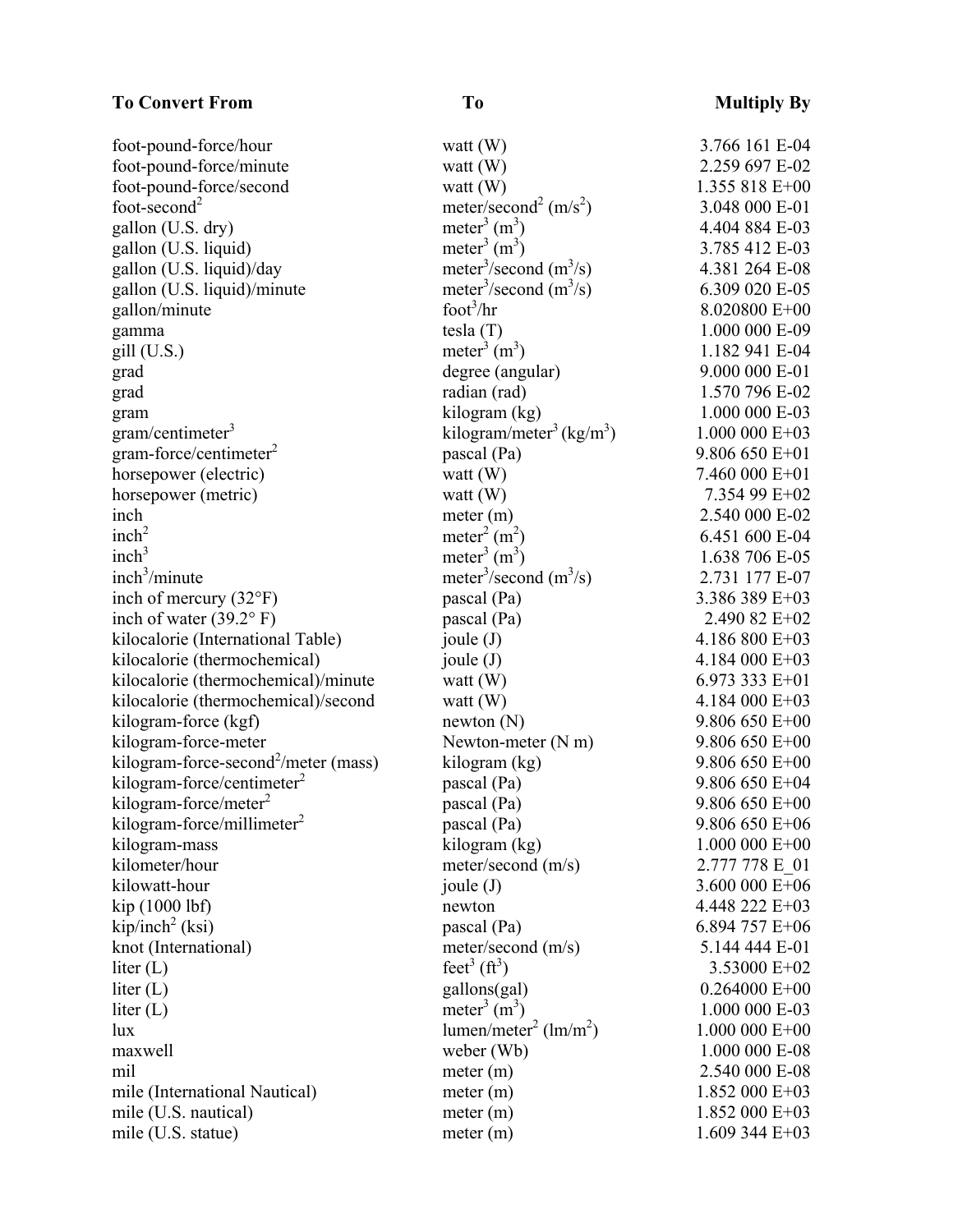### **To Convert From To To Multiply By**

| mile <sup>2</sup> (U.S. statue)                  | meter <sup>2</sup> $(m2)$                        | 2.589 988 E+06   |
|--------------------------------------------------|--------------------------------------------------|------------------|
| mile/hour (U.S. statue)                          | meter/second (m/s)                               | 4.470 400 E-01   |
| mile/hour (U.S. statue)                          | kilometer/hour                                   | 1.609 344 E+00   |
| minute (angle)                                   | radian (rad)                                     | 2.908 882 E-04   |
| moment of inertia (lbm $\cdot$ ft <sup>2</sup> ) | kilogram-meter <sup>2</sup> (kg·m <sup>2</sup> ) | 4.214 011 E-02   |
| moment of inertia (lbm $\cdot$ in <sup>2</sup> ) | kilogram-meter <sup>2</sup> (kg m <sup>2</sup> ) | 2.926 397 E-04   |
| ounce (U.S. fluid)                               | meter <sup>3</sup> $(m3)$                        | 2.957 353 E-05   |
| peck (U.S)                                       | meter <sup>3</sup> $(m3)$                        | 8.809 768 E-03   |
| pennyweight                                      | kilogram (kg)                                    | 1.555 174 E-03   |
| pint (U.S. dry)                                  | meter <sup>3</sup> $(m3)$                        | 5.506 105 E-04   |
| pint (U.S. liquid)                               | meter <sup>3</sup> $(m3)$                        | 4.731 765 E-04   |
| poise (absolute viscosity)                       | pascal-second (Pa·s)                             | 1.000 000 E-01   |
| pound-force-foot/inch                            | newton-meter/meter $(N \cdot m/m)$               | 5.337 866 E+01   |
| pound-force-foot/inch                            | newton-meter/meter $(N \cdot m/m)$               | 4.448 222 E+00   |
| pound-force/inch                                 | newton/meter $(N/m)$                             | 1.751 268 E+02   |
| pound-force/foot                                 | newton/meter $(N/m)$                             | 1.459 390 E+01   |
| pound-force/foot <sup>2</sup>                    | pascal (Pa)                                      | 4.788 026 E+01   |
| pound-force/inch <sup>2</sup> (psi)              | pascal (Pa)                                      | 6.894 757 E+03   |
| pound-force-second/foot <sup>2</sup>             | pascal-second (Pa·s)                             | 4.788 026 E+01   |
| pound-mass (lbm avoirdupois)                     | kilogram (kg)                                    | 4.535 924 E-01   |
| pound-mass (troy or apothecary)                  | kilogram (kg)                                    | 3.732 417 E-01   |
| pound-mass/foot <sup>2</sup>                     | kilogram/meter <sup>2</sup> (kg/m <sup>2</sup> ) | 4.882 428 E+00   |
| pound-mass/second                                | kilogram/second (kg/s)                           | 4.535 924 E-01   |
| pound-mass/foot <sup>3</sup>                     | kilogram/meter <sup>3</sup> (kg/m <sup>3</sup> ) | 1.601 846 $E+01$ |
| pound-mass/inch <sup>3</sup>                     | kilogram/meter <sup>3</sup> (kg/m <sup>3</sup> ) | 2.767 990 E+04   |
| pound-mass/gallon (U.S. liquid)                  | kilogram/meter <sup>3</sup> (kg/m <sup>3</sup> ) | 1.198 264 E+02   |
| pound-mass/foot – second                         | $pascal - second (Pa·s)$                         | 1.488 164 E+00   |
| quart (U.S. dry)                                 | meter <sup>3</sup> (m) <sup>3</sup>              | 1.101 221 E-03   |
| quart (U.S. liquid)                              | kilogram/meter <sup>3</sup> (kg/m <sup>3</sup> ) | 9.463 529 E-04   |
| rod                                              | meter (m)                                        | 1.101 221 E-03   |
| roentgen                                         | coulomb/kilogram (C/kg)                          | 2.579 760 E-04   |
| second (angle)                                   | radian (rad)                                     | 4.848 137 E-06   |
| slug                                             | kilogram (kg)                                    | 1.459 390 E+01   |
| slug/foot <sup>2</sup>                           | kilogram/meter <sup>3</sup> (kg/m <sup>3</sup> ) | 5.153 788 E+02   |
| slug/foot-second                                 | pascal-second $(Pa \cdot s)$                     | 4.788 026 E+01   |
| statute mile (U.S.)                              | meter (m)                                        | $1.609$ 344 E+03 |
| stere                                            | meter <sup>3</sup> $(m3)$                        | $1.000000E+00$   |
| tablespoon                                       | meter <sup>3</sup> $(m3)$                        | 1.478 676 E-05   |
| teaspoon                                         | meter <sup>3</sup> $(m3)$                        | 4.928 922 E-06   |
| tex                                              | kilogram/meter (kg/m)                            | 1.000 000 E-06   |
| ton (assay)                                      | kilogram (kg)                                    | 2.916 667 E-02   |
| ton (long, $2240$ ibm)                           | kilogram (kg)                                    | $1.016047 E+03$  |
| ton (metric)                                     | kilogram (kg)                                    | $1.000000E+03$   |
| ton (nuclear equivalent of TNT)                  | joule $(J)$                                      | 4.200000 E+09    |
| ton (register)                                   | meter <sup>3</sup> $(m3)$                        | 2.831 685 E+00   |
| ton (short, $2000$ ibm)                          | kilogram (kg)                                    | 9.071 847 E+02   |
| ton (short, mass)/hour                           | kilogram (kg)                                    | 2.519 958 E-01   |
| ton (long, mass)/yard <sup>3</sup>               | kilogram/meter <sup>3</sup> (kg/m <sup>3</sup> ) | 1.328 939 E+03   |
| watt-hour                                        | joule $(J)$                                      | 3.600 000 E+03   |